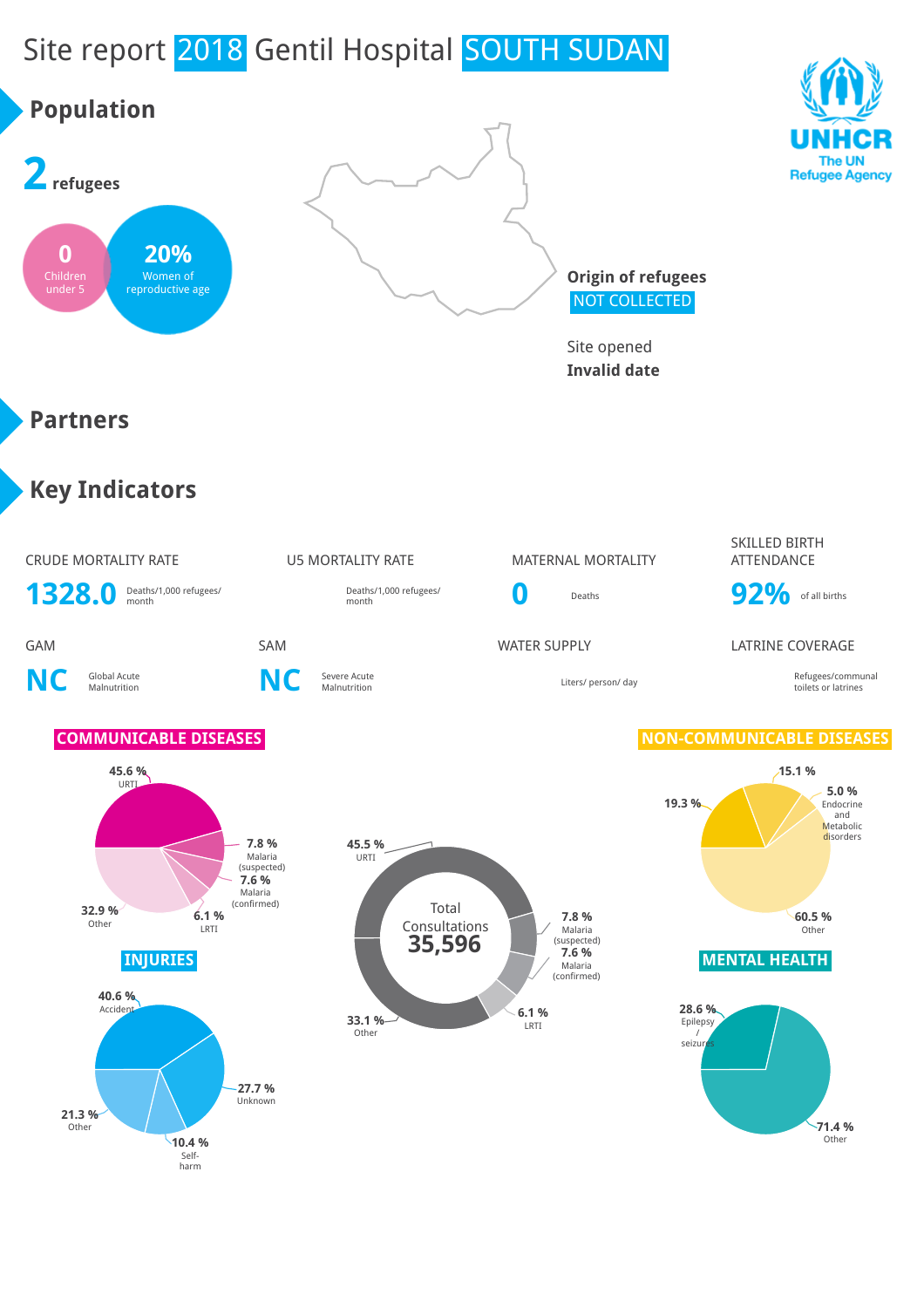### **Public Health**

| <b>HEALTH STAFFING</b>                                      | <b>INDICATOR</b> | <b>STANDARD</b> |                            | <b>MORBIDITY</b>                                 | <b>INDICATOR</b> | <b>STANDARD</b> |
|-------------------------------------------------------------|------------------|-----------------|----------------------------|--------------------------------------------------|------------------|-----------------|
| Number of medical doctors                                   |                  | 1: 50,000       | 0                          | Incidence of malaria among children under        |                  |                 |
| Number of qualified nurses                                  |                  | 1:10,000        | $\bullet$                  | Incidence of watery diarrhoea among              |                  |                 |
| Number of community health workers                          |                  | 1: 1,000        | $\bullet$                  | children under 5                                 |                  |                 |
| <b>ACCESS AND UTILIZATION</b>                               | <b>INDICATOR</b> | <b>STANDARD</b> |                            | Incidence of pneumonia among children<br>under 5 |                  |                 |
| Consultations per trained clinician per day                 | 26               | < 50            | Ø                          | Incidence of pneumonia among over 5              | 89,848           |                 |
| Health utilisation rate (new visits / refugee /             | 15311.5          | $1 - 4$         | $\bullet$                  | Tuberculosis success rate                        |                  | $< 90\%$        |
| year)<br>Proportion of host population consultations        | 10%              |                 |                            | Were any MDR/X-TB cases diagnosed among<br>PoCs? |                  | <b>No</b>       |
| <b>MORTALITY</b>                                            | <b>INDICATOR</b> | <b>STANDARD</b> |                            | VACCINATION                                      | <b>INDICATOR</b> | <b>STANDARD</b> |
| <b>Crude Mortality Rate</b><br>(CMR) (/1000/month)          | 1328.0           | < 0.75          | $\boldsymbol{\Omega}$      | Full vaccination coverage                        |                  | $< 95\%$        |
| <b>Under-five Mortality Rate</b><br>(U5MR) (/1000/month)    |                  | < 1.5           |                            | Measles vaccination coverage                     |                  | $< 95\%$        |
| <b>Infant Mortality Rate</b><br>(IMR) (/1000 livebirths)    | 11.6             | < 30            | $\boldsymbol{\mathcal{S}}$ | Source of vaccination data                       |                  |                 |
| <b>Neonatal Mortality Rate</b><br>(NNMR) (/1000 livebirths) | 3                | < 20            | Ø                          | IN-PATIENT DEPARTMENT (IPD)                      | <b>INDICATOR</b> | <b>STANDARD</b> |
| <b>OUTBREAK ALERT AND RESPONSE</b>                          | <b>INDICATOR</b> | <b>STANDARD</b> |                            | Average length of stay (days)                    | 3.3              |                 |
| Proportion of outbreaks investigated within 48<br>hours     | 0%               | 100%            | $\boldsymbol{\Omega}$      | Case fatality rate                               | 0.0              |                 |
| Number of outbreaks reported                                | 15               |                 |                            | Hospitalisation rate                             | 1219000.0        | $50 - 150$<br>Ø |

## **Reproductive Health**

| <b>ANTENATAL CARE</b>                                                                     | <b>INDICATOR</b> | <b>STANDARD</b> |   | <b>FAMILY PLANNING</b>                                                      | <b>INDICATOR</b> | <b>STANDARD</b> |  |
|-------------------------------------------------------------------------------------------|------------------|-----------------|---|-----------------------------------------------------------------------------|------------------|-----------------|--|
| Antenatal care coverage                                                                   | 58%              | > 90%           | Ω | Contraceptive prevalence rate                                               | 88000%           | $\geq 30\%$     |  |
| Coverage of antenatal tetanus vaccination                                                 | 79%              | > 95%           |   | Source of contraceptive prevalence data                                     |                  |                 |  |
| <b>DELIVERY CARE</b>                                                                      | <b>INDICATOR</b> | <b>STANDARD</b> |   | SEXUAL AND GENDER-BASED VIOLENCE (SGBV)                                     | <b>INDICATOR</b> | <b>STANDARD</b> |  |
| Proportion of births attended by skilled<br>personnel                                     | 92%              | $\geq 90\%$     |   | Total number of reported rapes                                              | $\mathbf{0}$     |                 |  |
| Proportion of births conducted by caesarean<br>section                                    | 0%               | $5 - 15%$       | ೞ | Proportion of eligible rape survivors provided<br>with PEP within 72 hours  |                  | 100%            |  |
| Proportion of newborn infants with low birth<br>weight (<2500 gs) (weighed within 72 hrs) | 6%               | < 15%           |   | Proportion of eligible rape survivors provided<br>with ECP within 120 hours |                  | 100%            |  |
| Proportion of teenage pregnancies                                                         | 9%               |                 |   | SEXUALLY TRANSMITTED INFECTIONS (STIS)                                      | <b>INDICATOR</b> | <b>STANDARD</b> |  |
| Still birth rate (/ 1000 total births / month)                                            |                  |                 |   | Number of genital ulcer diseases                                            | 24               |                 |  |
| Number of maternal deaths                                                                 | 0                |                 |   | Number of Pelvic Inflammatory diseases                                      | 59               |                 |  |
| Proportion of maternal deaths investigated<br>within 48 hours                             |                  | 100%            |   |                                                                             |                  |                 |  |